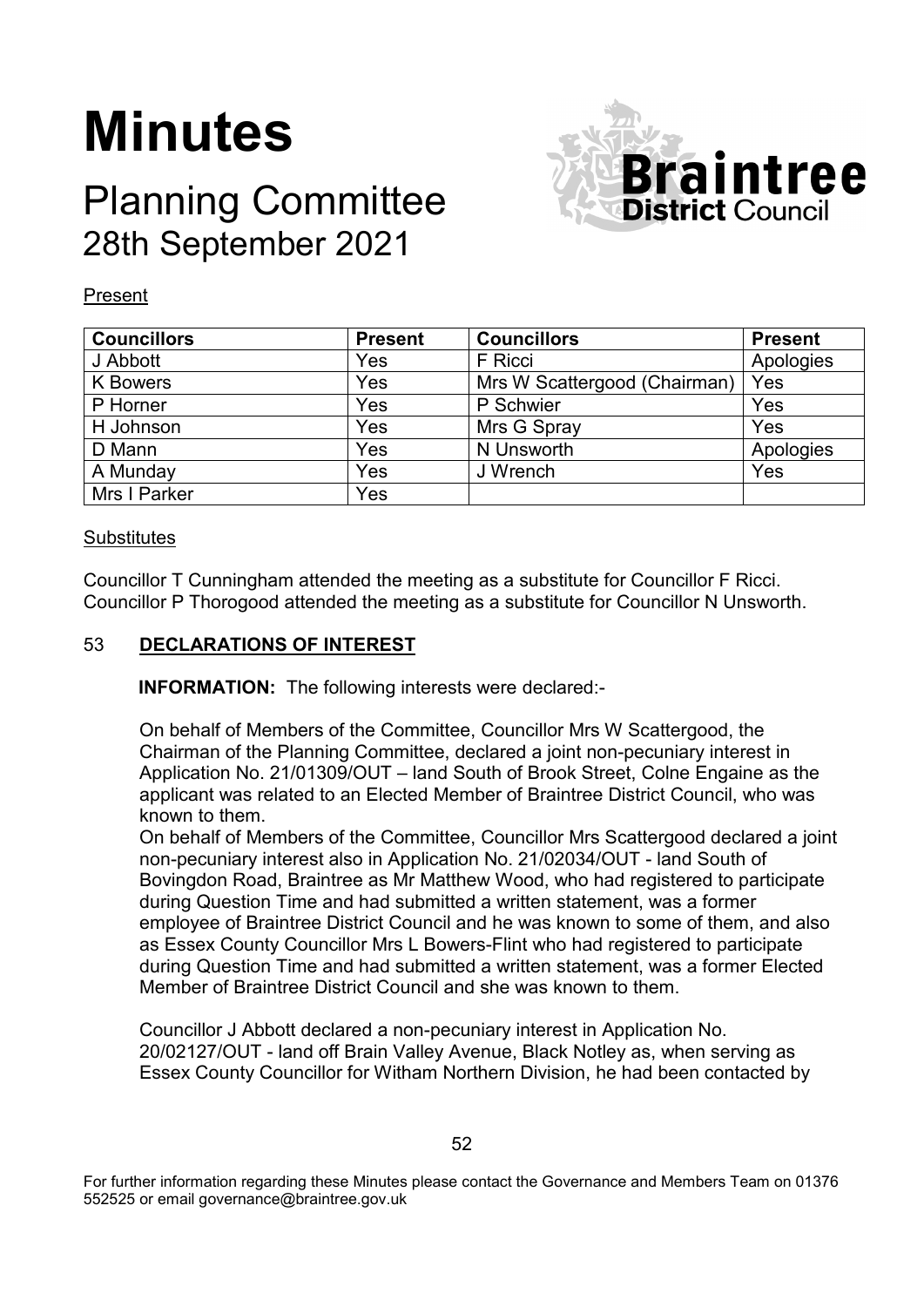members of the public about the proposed development, but he had not expressed a view about the matter.

Councillor Abbott declared a non-pecuniary interest also in Application No. 21/00031/OUT - land at Burghey Brook Farm, London Road, Rivenhall End, Rivenhall as a Member of Rivenhall Parish Council, which had submitted representations about the application. Councillor Abbott stated that he had not taken part when the Parish Council had discussed the application.

Councillor K Bowers declared a non-pecuniary interest in Application No. 21/02034/OUT - land South of Bovingdon Road, Braintree as he was married to Essex County Councillor Mrs L Bowers-Flint who had registered to participate during Question Time and had submitted a written statement. Councillor Bowers stated that he had not discussed the application with his wife. Councillor Bowers left the meeting when the application was considered and determined.

Councillor T Cunningham declared a non-pecuniary interest in Application No. 20/02127/OUT - land off Brain Valley Avenue, Black Notley as the application site was within the Ward which he represented as an Elected Member of Braintree District Council; he had received representations from members of the public; and a person who had registered to participate during Question Time and had submitted a written statement was known to him. Councillor Cunningham stated that he had not discussed the application with anyone.

Councillor Mrs G Spray declared a non-pecuniary interest in Application No. 21/01309/OUT – land South of Brook Street, Colne Engaine as her fellow Elected Member for Braintree District Council Three Colnes Ward was related to the applicant. Councillor Mrs Spray stated that she had not discussed the application with either the Elected Member, or the applicant.

In accordance with the Code of Conduct, Councillors remained in the meeting, unless stated otherwise and took part in the discussion when the applications were considered.

# 54 **MINUTES**

**DECISION:** That the Minutes of the meeting of the Planning Committee held on 14th September 2021 be approved as a correct record and signed by the Chairman.

#### 55 **QUESTION TIME**

**INFORMATION:** There were five statements made about the following matters. Those people who had registered to participate during Question Time had submitted written statements in advance of the meeting and these were read to the Committee by the registered speakers immediately prior to the consideration of the applications.

Application No. 20/02127/OUT - Land off Brain Valley Avenue, Black Notley Application No. 21/01309/OUT – Land South of Brook Street, Colne Engaine

For further information regarding these Minutes please contact the Governance and Members Team on 01376 552525 or email governance@braintree.gov.uk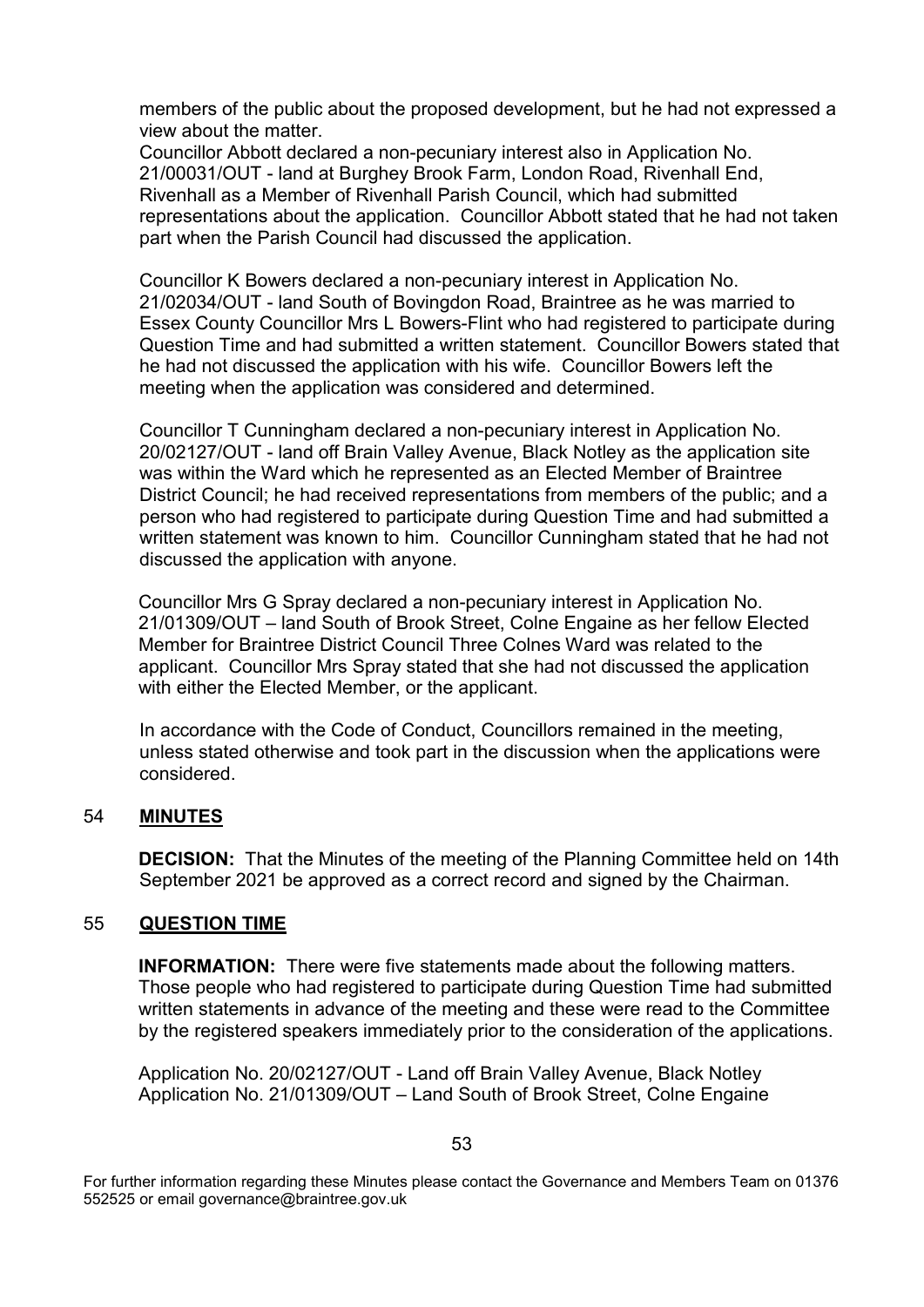Application No. 21/02034/OUT - Land South of Bovingdon Road, Braintree

Principally, these Minutes record decisions taken only and, where appropriate, the reasons for the decisions.

# 56 **PLANNING APPLICATIONS APPROVED**

**DECISION:** That the undermentioned planning applications be approved under the Town and Country Planning Act 1990, including Listed Building Consent where appropriate, subject to the conditions and reasons contained in the Planning Development Manager's report. Details of these planning applications are contained in the Register of Planning Applications.

Planning Application No. 21/00384/HH - 1 Scarletts Close, Witham was determined en bloc.

| Plan No.                    | Location | Applicant(s)                 | <b>Proposed Development</b>                                                                                                                                                                                   |
|-----------------------------|----------|------------------------------|---------------------------------------------------------------------------------------------------------------------------------------------------------------------------------------------------------------|
| *21/00384/HH<br>(APPROVED)  | Witham   | Mr and Mrs Barton            | Demolition of existing single<br>garage at side and<br>conservatory at rear. Erection<br>of single storey extension to<br>the front and rear. Erection of<br>two storey side extension, 1<br>Scarletts Close. |
| Plan No.                    | Location | Applicant(s)                 | <b>Proposed Development</b>                                                                                                                                                                                   |
| *21/01309/OUT<br>(APPROVED) |          | Colne Engaine Mr G Courtauld | Outline planning application<br>with all matters reserved for<br>erection of 3 No. dwellings,<br>land South of Brook Street.                                                                                  |
| CECTION 400 ACDEFMENT       |          |                              |                                                                                                                                                                                                               |

#### 57 **SECTION 106 AGREEMENT**

| Plan No.                    | Location  | Applicant(s)              | <b>Proposed Development</b>                                                                                                                                                                                                                                    |
|-----------------------------|-----------|---------------------------|----------------------------------------------------------------------------------------------------------------------------------------------------------------------------------------------------------------------------------------------------------------|
| *21/00031/OUT<br>(APPROVED) | Rivenhall | <b>Aquila Estates Ltd</b> | Outline planning permission<br>with all matters reserved for<br>the demolition of the existing<br>dwelling and buildings on<br>the site and the erection of<br>B <sub>2</sub> /B <sub>8</sub> Industrial and<br>distribution units with<br>associated parking, |

For further information regarding these Minutes please contact the Governance and Members Team on 01376 552525 or email governance@braintree.gov.uk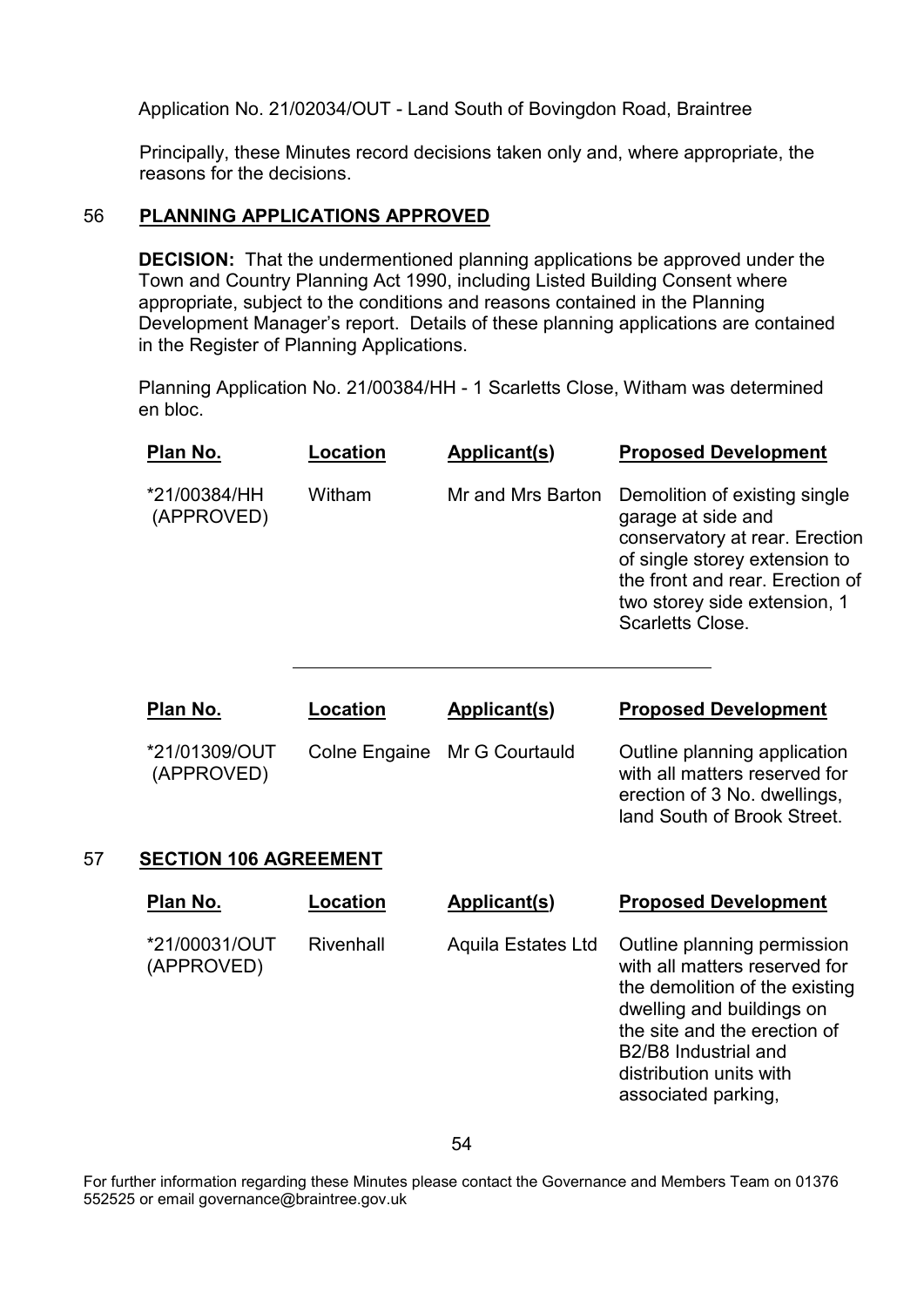servicing and landscaping, land at Burghey Brook Farm, London Road, Rivenhall End.

**DECISION:** That, subject to the applicant entering into a suitable legal agreement pursuant to Section 106 of the Town and County Planning Act 1990 (as amended) to cover the following Heads of Term:

- **Workplace Travel Plan** Financial contribution of £6,132 (index linked) towards a five year period monitoring fee of a Workplace Travel Plan.
- **Public Open Space** Financial contribution (index linked) towards the provision of new, or improvements to existing areas of amenity greenspace and / or outdoor sports identified in the Council's Open Spaces Action Plan in the town of Witham. The final contribution figure will be in accordance with the prescribed formula and determined at the reserved matters stage taking into account the split of uses and final approved floor area.

the Planning Development Manager be authorised to grant outline planning permission for the above development in accordance with the approved plans and the conditions and reasons set out in the report, as amended below. Alternatively, in the event that a suitable planning obligation is not agreed within three calendar months of the Planning Committee's decision, the Planning Development Manager be authorised to refuse planning permission. Details of this planning application are contained in the Register of Planning Applications.

The Committee approved this application, subject to an additional Condition as follows:-

# Additional Condition

- 16. Concurrently with the submission of any Reserved Matters application for layout pursuant to Condition 1C:
	- A) Details shall be provided for a 3.5m hard surface and sealed cyclepath link through the application site, to allow for the connection to the existing shared pedestrian/cyclepath adjacent to the A12 carriageway; and
	- B) A strategy for how the cyclepath link can connect to the adjacent site (subject to Application Reference 20/00128/OUT), and in turn how this link would indicatively connect to the public highway within the Eastways Industrial Estate. The strategy shall also detail how public access would be secured to allow the use of this cyclepath link and how the link would be maintained.

For further information regarding these Minutes please contact the Governance and Members Team on 01376 552525 or email governance@braintree.gov.uk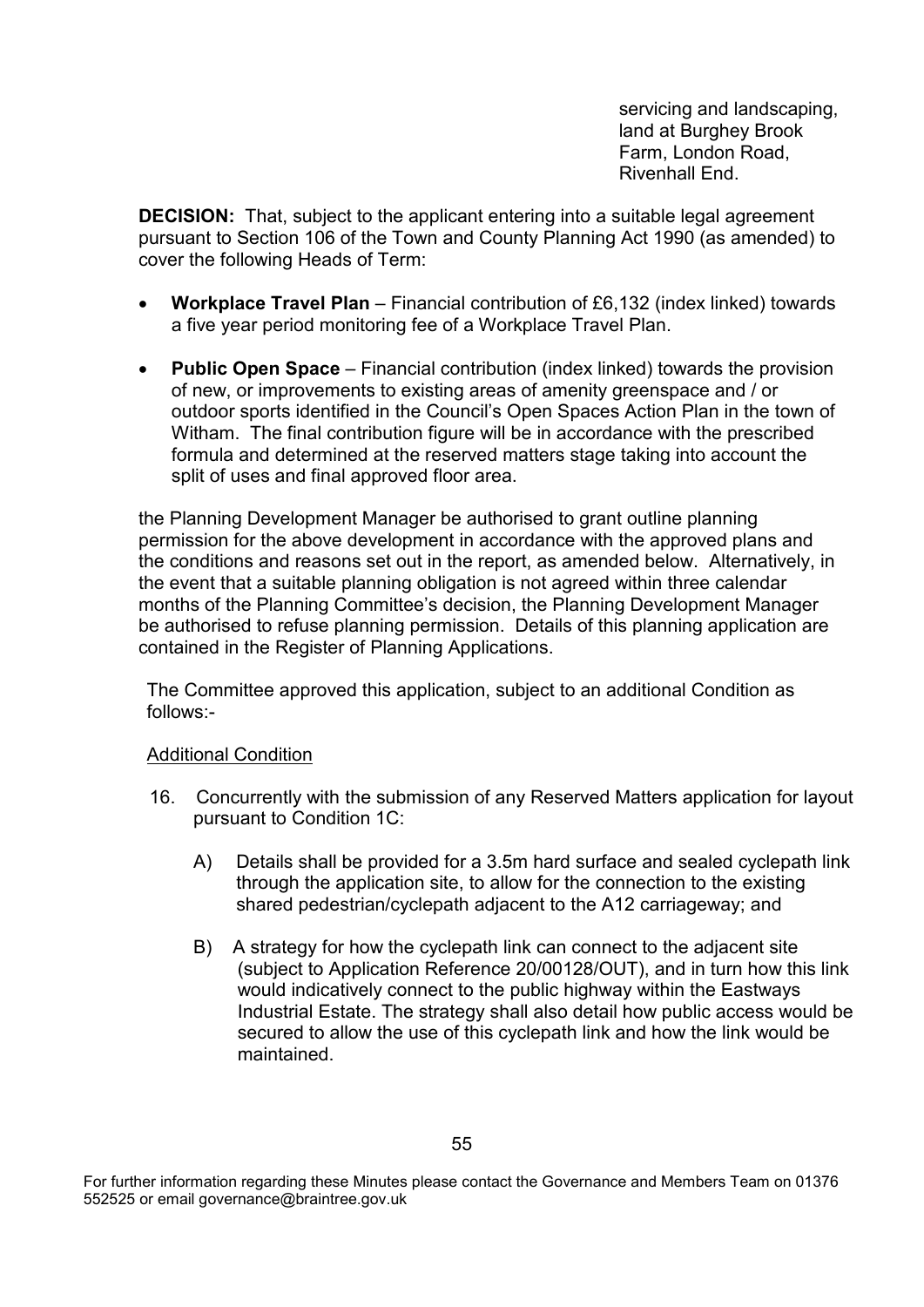# 58 **PLANNING APPLICATIONS REFUSED**

**DECISION:** That the undermentioned planning applications be refused for the reasons contained in the Planning Development Manager's report, as amended below. Details of these planning applications are contained in the Register of Planning Applications.

| Plan No.                   | Location            | Applicant(s)                  | <b>Proposed Development</b>                                                                                                                                                                                                                                                                                                                                                                                        |
|----------------------------|---------------------|-------------------------------|--------------------------------------------------------------------------------------------------------------------------------------------------------------------------------------------------------------------------------------------------------------------------------------------------------------------------------------------------------------------------------------------------------------------|
| *20/02127/OUT<br>(REFUSED) | <b>Black Notley</b> | Gladman and Mrs<br>K Geraghty | Outline application, with all<br>matters reserved except<br>access, for the demolition of<br>existing farm outbuildings<br>and the erection of up to 90<br>dwellings (including 40%<br>affordable housing) with<br>community park and public<br>open space, landscaping<br>and sustainable drainage<br>system (SuDS) and a<br>vehicular access point from<br>Brain Valley Avenue, land<br>off Brain Valley Avenue. |

Members of the Planning Committee were advised that as an appeal had been lodged with The Planning Inspectorate against the non-determination of this application the Local Planning Authority could not determine it.

The Planning Committee agreed that if it had been able to determine the application it would have been refused for the Reasons contained in the Planning Development Manager's report, subject to the amendment of Reason No. 3. The Reasons for Refusal are as follows :-

1 The site is located in the countryside and falls outside of the defined village envelope as identified in the Adopted Local Plan (2005), Adopted Core Strategy (2011) and the Draft Section 2 Plan (2017). The proposal would introduce up to 90 dwellings in the countryside adjacent to an 'other village' with limited services and facilities. While a footway link exists into Braintree, this route is long, unattractive and does not feel overly safe owing to narrow footway widths and vehicle speeds. Moreover, while some public transport facilities exist, most trips to access services and facilities would likely be by the private motor vehicle owing to the frequency of these services, distance and the unattractiveness/safety of walking (to the railway station).

As such, it is considered that the proposed development for up to 90 dwellings would not be proportionate to the services available in the village and would

For further information regarding these Minutes please contact the Governance and Members Team on 01376 552525 or email governance@braintree.gov.uk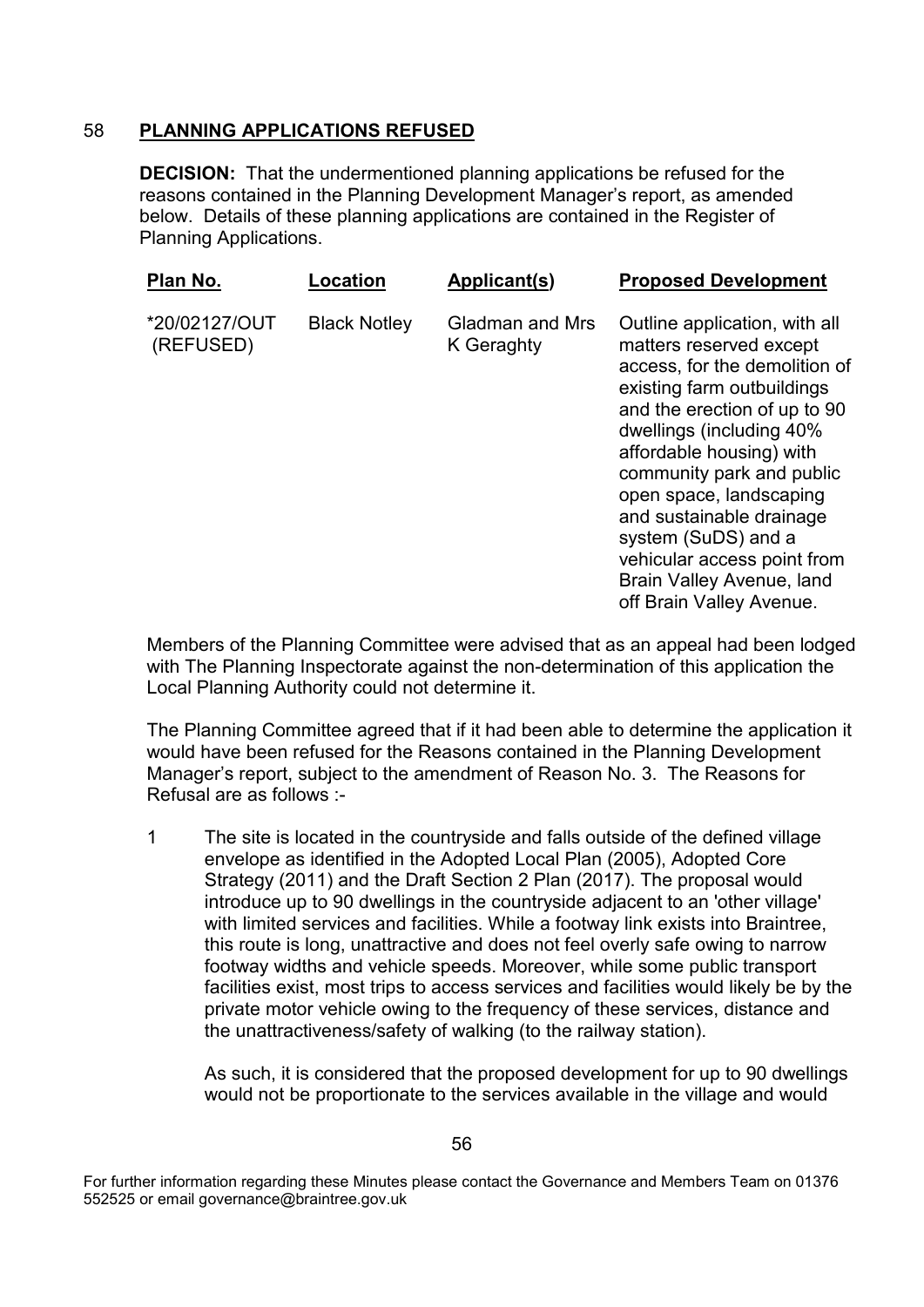lead to a significant reliance on the private motor vehicle to access these services elsewhere, contrary to the overall aim of adopted and emerging local planning policy and the NPPF to reduce/limit the need to travel. The development would therefore be contrary to Policy RLP2 of the Adopted Local Plan (2005), Policies CS5 and CS7 of the Adopted Core Strategy (2011), Policies SP1 and SP3 of the Adopted Section 1 Local Plan (2021), Policies LPP1 and LPP44 of the Draft Section 2 Local Plan (2017) and the NPPF.

- 2 The proposal, due to its scale and location, would result in an unacceptable urbanisation of the lower Brain Valley slopes that could not be reasonably mitigated thus having a detrimental impact on the landscape character area of the Brain Valley and wider countryside. The development would therefore fail to appreciate the intrinsic value of the countryside and the function it plays in this particular location, nor would it protect or enhance this valued landscape. The development would therefore conflict with Policies CS5 and CS8 of the Core Strategy (2011), Policy RLP80 of the Adopted Local Plan (2005), Policy LPP71 of the Draft Section 2 Local Plan (2017) and the NPPF.
- 3 The proposal for up to 90 dwellings on a developable area of 2.06ha would result in a density of up to 43.6 dwellings per hectare. It has not been demonstrated that this density of development could be adequately achieved without significant compromises to amenity, design and landscaping (including tree lined streets as required by the National Planning Policy Framework). In any case, up to 43.6 dwellings per hectare would be completely at odds with the prevailing character and density of Black Notley. The proposed development would therefore fail to reflect local distinctiveness and would have a detrimental impact on the character and appearance of the area.

In addition, the 'Community Park' Public Open Space is located in Flood Zone 3A. The open space would not therefore be usable/suitable for large parts of the year. Moreover, the open space is located in a remote part of the site with limited public surveillance, reducing its attractiveness. In addition, the site has a limited open space offering elsewhere (that is not a SUDS feature / also in the flood zone). As such, the site overall would not provide suitable external amenity or recreation for future residents of the development.

The development would therefore be contrary to Policies RLP2, RLP90 and RLP138 of the Adopted Local Plan (2005), Policy CS5 of the Adopted Core Strategy (2011), Policies SP1 and SP3 of the Adopted Section 1 Local Plan (2021), Policies LPP1, LPP53 and LPP55 of the Draft Section 2 Local Plan (2017), and the National Planning Policy Framework.

4 Adopted policies and Supplementary Planning Documents applicable to the proposed development would trigger the requirement for:

- A financial contribution towards outdoor sport, equipped play and allotments - On-going maintenance for on-site public open space

For further information regarding these Minutes please contact the Governance and Members Team on 01376 552525 or email governance@braintree.gov.uk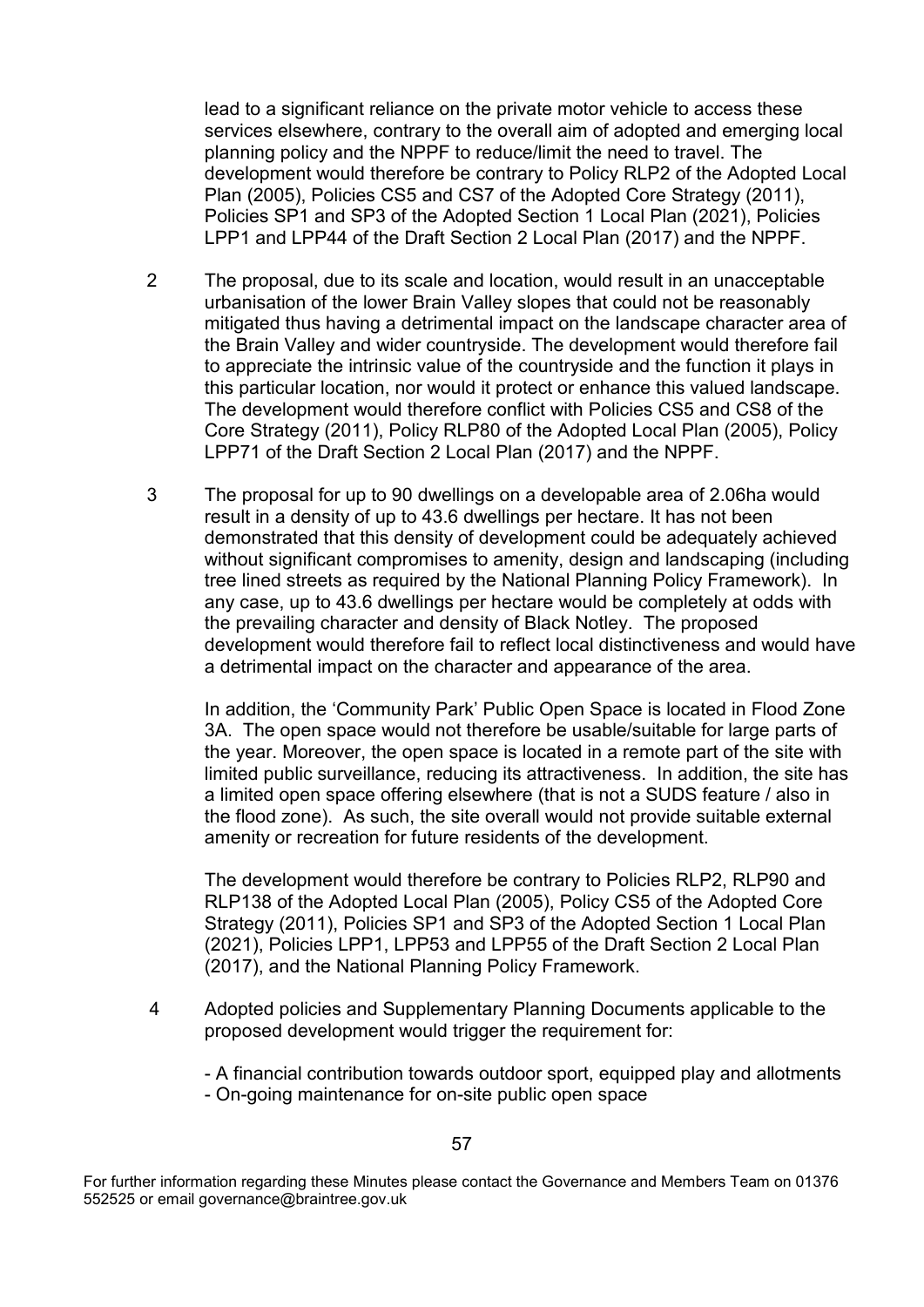- On-site affordable housing
- A financial contribution for additional early years, primary, or secondary school places and local library improvements
- A financial contribution towards off-site visitor management measures for the Blackwater Estuary SPA & Ramsar site and Essex Estuaries SAC
- A financial contribution for the NHS to ensure that the impacts of increased demand for services can be accounted for.

This requirement would be secured through a Section 106 Agreement. At the time of issuing this decision a Section 106 Agreement has not been prepared, or completed.

In the absence of securing such planning obligations the proposal is contrary to Policies CS2 and CS10 of the Adopted Core Strategy (2011), Policy RLP138 of the Adopted Local Plan (2005), Policy SP2 of the Adopted Section 1 Local Plan (2021), Policies LPP33 and LPP53 of the Draft Section 2 Local Plan (2017) and the Open Space Supplementary Planning Document (2009).

Black Notley Parish Council submitted a written statement against this application, which was read to the Committee by Parish Councillor Mrs J Smith prior to the consideration of the application.



In an update to the Agenda report, Members of the Planning Committee were advised that the reference on page 138 to a requirement for an additional burden of soil up to '1m' in height to cap contaminated land at the site should be amended to '600mm'. Members of the Committee were also advised that references to drainage and flooding had been updated. Whilst part of the site was within Flood Zones 2 and 3, the indicative layout showed that built development, including roads and private gardens, would only be within Flood Zone 1. Therefore, a sequential test would not be required and the proposed development would be in accordance with the National Planning Policy Framework, Policy CS8 of the Council's Core Strategy and Policy LPP78 of the Council's Draft Section 2 Local Plan. In the circumstances, it was proposed that the recommended Reason for Refusal No. 4, as set out in the published Agenda report, should be deleted.

It was reported that Essex County Council's SuDS Team was not satisfied that

For further information regarding these Minutes please contact the Governance and Members Team on 01376 552525 or email governance@braintree.gov.uk